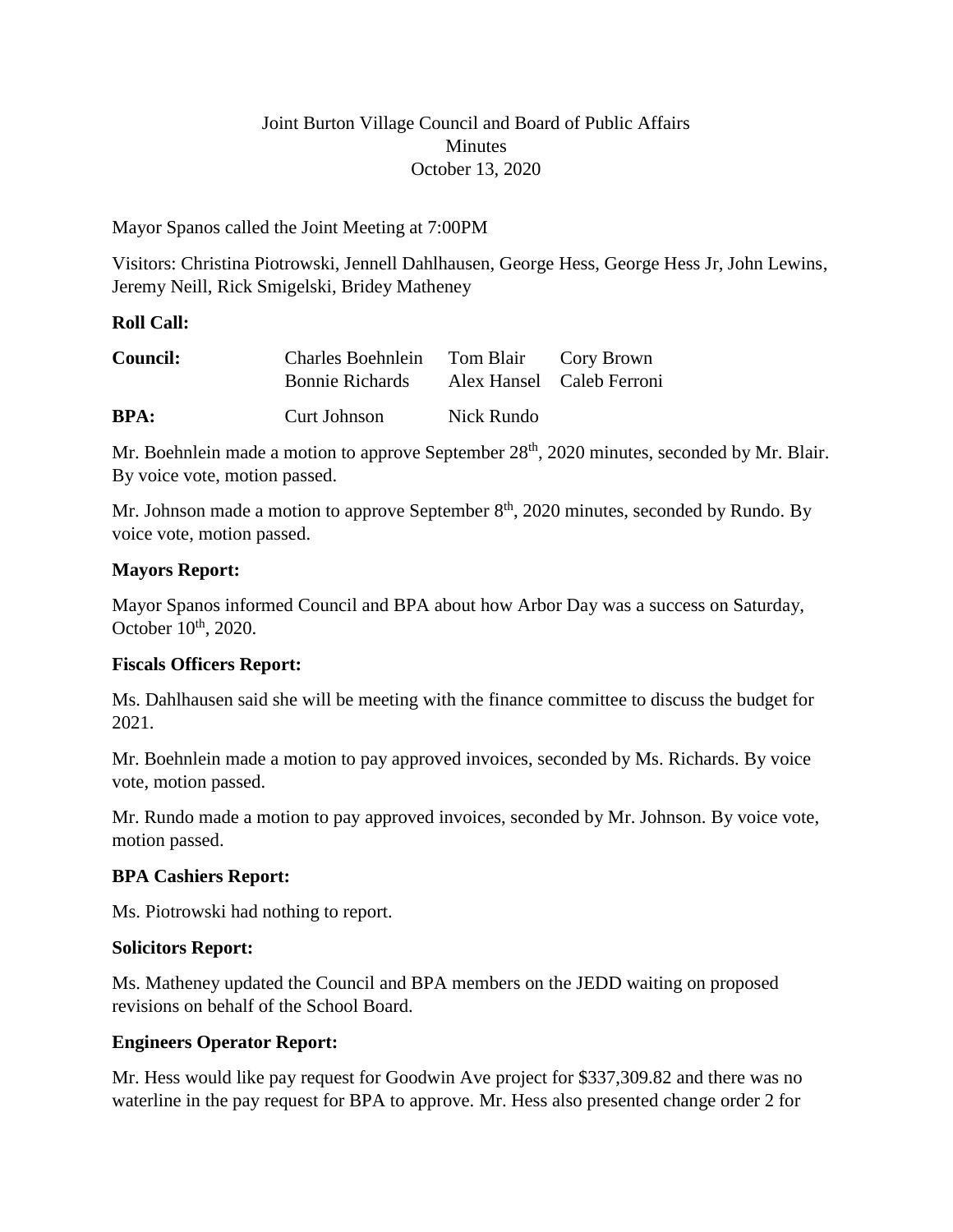locating unmarked utility lines, the purchase of an additional catch basin due to a water line conflict, repair of an additional water service that failed during the installation of the new waterline and exploratory digging when an unmarked waterline was found.

Mr. Boehnlein made a motion to approve current payment due for the Goodwin Street reconstruction for \$337,309.82, seconded by Mr. Brown. By voice vote, motion passed.

Mr. Boehnlein made a motion to approve change order 2 dated September  $30<sup>th</sup>$ , 2020 for \$6,379.61, seconded by Mr. Blair. By voice vote, motion passed.

Mr. Hess said that the Goodwin Ave project should be done in the next ten days which includes the last coat on October  $14<sup>th</sup>$ , 2020 and landscaping throughout the upcoming week.

# **Operators Report:**

Mr. Neill informed BPA and Council how the sewer plant is working well and mentioned if any of the Council/BPA members would like a tour of the sewer plant.

# **Ordinances and Resolutions to Council:**

Mayor Spanos placed on first reading Ordinance 2386-20 accepting the HCC Public Risk of Ohio Property and Liability Insurance contract and authorizing the Mayor and Fiscal Officer to enter into an agreement with Pease Kerr Canfield Insurance Partners as agents for HCC Public Risk of Ohio in an amount not to exceed \$16,652.00 and declaring an emergency. Mr. Boehnlein made a motion to waive further readings for Ordinance 2386-20, seconded by Mr. Blair. Roll Call: Charles Boehnlein – yes, Tom Blair – yes, Bonnie Richards – yes, Alex Hansel – yes, Cory Brown – yes, Caleb Ferroni – yes. Motion passed.

Mr. Boehnlein made a motion to adopt Ordinance 2386-20, seconded by Mr. Blair. Roll Call: Charles Boehnlein – yes, Tom Blair – yes, Bonnie Richards – yes, Alex Hansel – yes, Cory Brown – yes, Caleb Ferroni- yes. Motion passed.

Mayor Spanos placed on first reading Ordinance 2387-20 to approve, adopt and enact the 2020 replacement pages of the Codified Ordinances and declaring an emergency.

Mayor Spanos placed on first reading Resolution 2020-33 authorizing the Fiscal Officer to transfer appropriated funds from B18 Coronavirus Relief Fund to A01 General, B01 Street, B05 Police, E01 Water Operating and E02 Sewer Operating Funds and declaring an emergency. Mr. Boehnlein made a motion to waive further readings for Resolution 2020-33, seconded by Mr. Ferroni. Roll Call: Charles Boehnlein – yes, Caleb Ferroni – yes, Bonnie Richards – yes, Tom Blair – yes, Alex Hansel – yes, Cory Brown – yes. Motion passed.

Mr. Boehnlein made a motion to adopt Resolution 2020-33, seconded by Mr. Ferroni. Roll Call: Charles Boehnlein – yes, Caleb Ferroni – yes, Bonnie Richards – yes, Tom Blair – yes, Alex Hansel – yes, Cory Brown – yes. Motion passed.

Mayor Spanos placed on first reading Resolution 2020-34 approving the Fiscal Officer to request an amended Certificate of Resources and Permanent Appropriations from the County Auditor regarding the Coronavirus Relief Fund and declaring an emergency. Mr. Boehnlein made a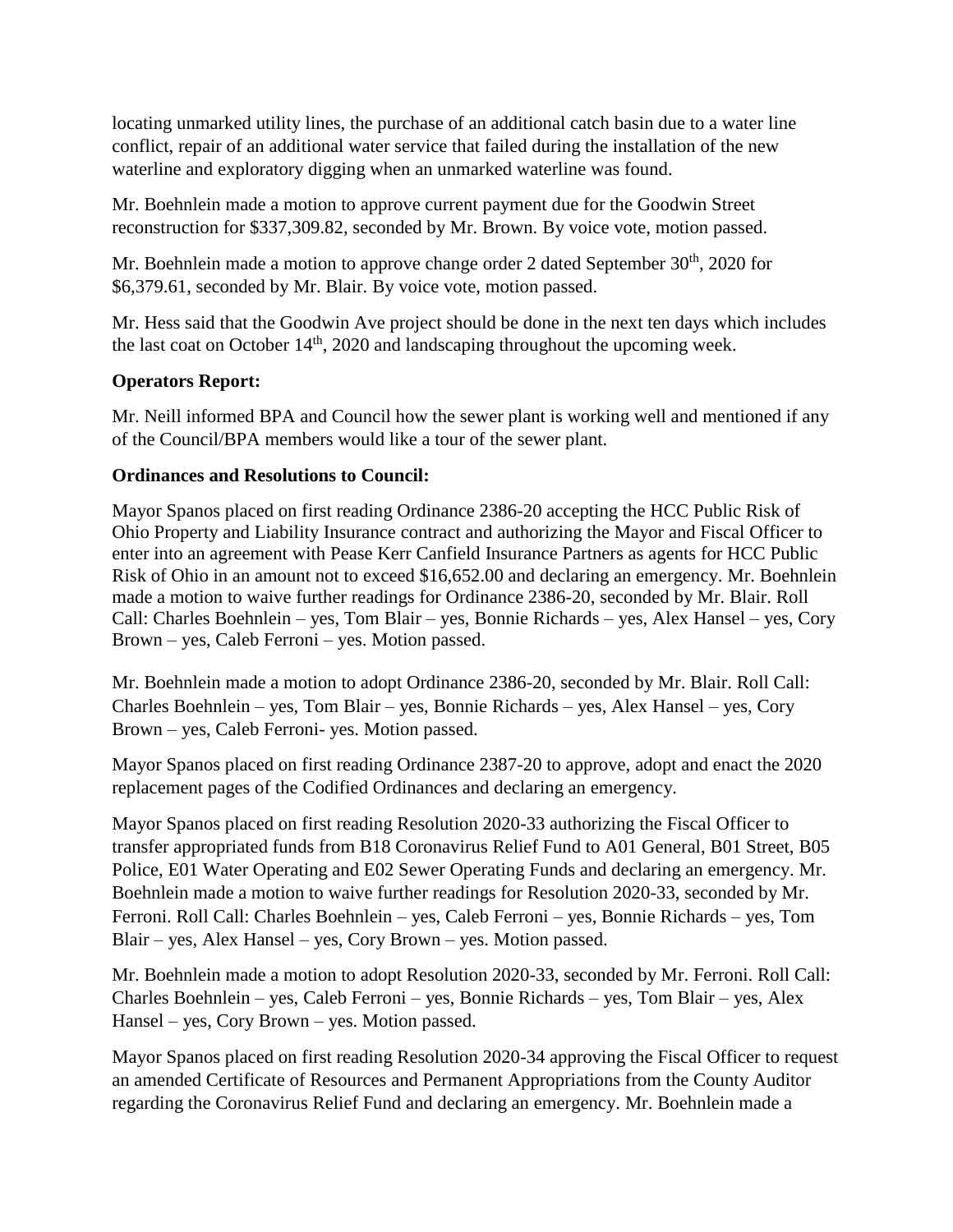motion to waive further readings for Resolution 2020-34, seconded by Ms. Richards. Roll Call: Charles Boehnlein – yes, Bonnie Richards – yes, Caleb Ferroni – yes, Tom Blair – yes, Alex Hansel – yes, Cory Brown – yes.

Mr. Boehnlein made a motion to adopt Resolution 2020-34, seconded by Ms. Richards. Roll Call: Charles Boehnlein – yes, Bonnie Richards – yes, Caleb Ferroni – yes, Tom Blair – yes, Alex Hansel – yes, Cory Brown – yes. Motion passed.

## **Old Business:**

Ms. Matheney explained about the amendment BPA passed for BPA Rules and Regulations creating a Point of Sale Inspection which will add in section 304 to the BPA Rules and Regulations. Ms. Matheney mentioned that downspouts, sump pumps, and other methods of water infiltration will be included in section 304. Ms. Matheney informed the Council members that there will be a report that the independent contractor will need to fill out. Mr. Johnson informed Ms. Richards that two people are going to be inspecting with the sewer being televised by an independent contractor and utility operator will check the water line. Mr. Johnson informed the Council members that once the individual is done, they'll bring back the document and be charged \$150.00. Mr. Johnson made it clear to Mr. Lewins (Representative for Hess & Associates) that the homeowner has to take care of their sewer lateral to the main not just to the right of way.

Ms. Dahlhausen informed the Council members about the Berkshire School Project having a bill that was issued in May 2020 that has not yet been paid. Ms. Dahlhausen informed the Council members that the bill of \$9,251.90 sent to the Village of Burton office from Mr. Hess from the installation of the waterline dated from May 2020. Ms. Dahlhausen received a small payment from the Berkshire School of \$2,531.82 that did go towards the \$9,251.90 but they are trying to use the \$5,000 deposit that needs retained for future services and don't want to pay an additional deposit as well as trying to put the responsibility of a \$1,720.80 change order to the waterline project on the village. Ms. Spanos will email the Treasurer of the school to try to resolve the issue.

## **New Business:**

Ms. Dahlhausen drafted the 2021 Schedule for Council and BPA meetings.

Mr. Johnson made a motion to approve the change order 007 in the amount of \$1,945.80 for the Waste Water Treatment Plant, seconded Mr. Rundo. By voice vote, motion passed.

Mr. Boehnlein made a motion to approve the change order 007 in the amount of \$1,945.80 for the Waste Water Treatment Plant, seconded by Mr. Hansel. By voice vote, motion passed.

Mr. Neill utilized his sewer and push camera. Mr. Neill wanted to inform Council and BPA members that the new equipment that has been purchased is being used effectively.

## **Adjourn:**